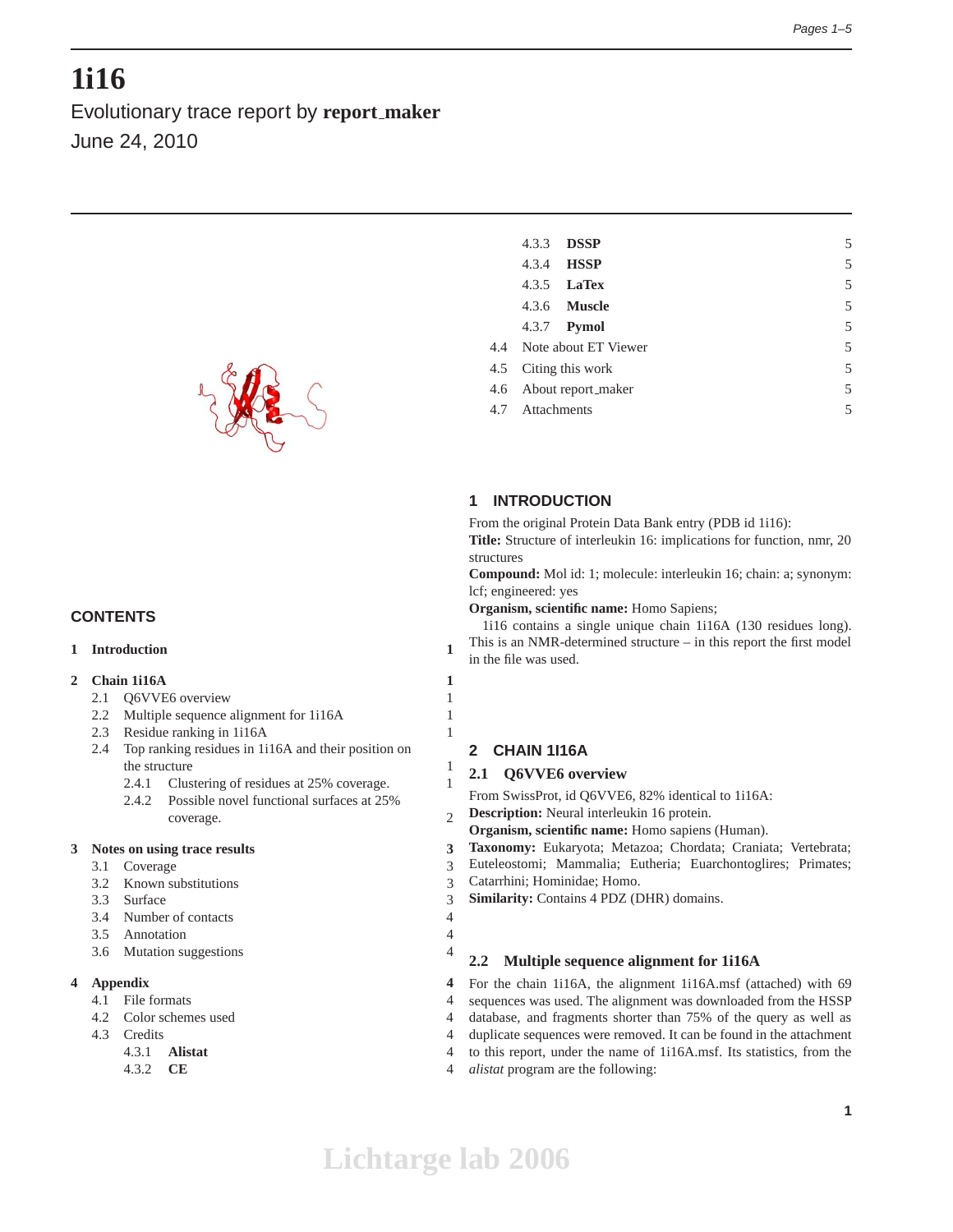

**Fig. 1.** Residues 1-130 in 1i16A colored by their relative importance. (See Appendix, Fig.5, for the coloring scheme.)

| Format:                   | MSF      |      |
|---------------------------|----------|------|
| Number of sequences:      | 69       |      |
| Total number of residues: |          | 8192 |
| Smallest:                 | 98       |      |
| Largest:                  | 130      |      |
| Average length:           | 118.7    |      |
| Alignment length:         | 130      |      |
| Average identity:         | 32%      |      |
| Most related pair:        | 98%      |      |
| Most unrelated pair:      | $17$ $%$ |      |
| Most distant seq:         | 30%      |      |
|                           |          |      |

Furthermore, 1% of residues show as conserved in this alignment. The alignment consists of 50% eukaryotic ( 42% vertebrata, 4% arthropoda) sequences. (Descriptions of some sequences were not readily available.) The file containing the sequence descriptions can be found in the attachment, under the name 1i16A.descr.

# **2.3 Residue ranking in 1i16A**

The 1i16A sequence is shown in Fig. 1, with each residue colored according to its estimated importance. The full listing of residues in 1i16A can be found in the file called 1i16A.ranks sorted in the attachment.

# **2.4 Top ranking residues in 1i16A and their position on the structure**

In the following we consider residues ranking among top 25% of residues in the protein . Figure 2 shows residues in 1i16A colored by their importance: bright red and yellow indicate more conserved/important residues (see Appendix for the coloring scheme). A Pymol script for producing this figure can be found in the attachment.

*2.4.1 Clustering of residues at 25% coverage.* Fig. 3 shows the top 25% of all residues, this time colored according to clusters they belong to. The clusters in Fig.3 are composed of the residues listed in Table 1.

|         | Table 1. |                                                                                                                                                                                               |  |  |
|---------|----------|-----------------------------------------------------------------------------------------------------------------------------------------------------------------------------------------------|--|--|
| cluster | size.    | member                                                                                                                                                                                        |  |  |
| color   |          | residues                                                                                                                                                                                      |  |  |
| red     | 32       | $\begin{array}{l} 41\,, 42\,, 43\,, 44\,, 45\,, 46\,, 47\,, 48\,, 49 \\ 51\,, 52\,, 58\,, 59\,, 61\,, 62\,, 63\,, 64\,, 65 \\ 67\,, 76\,, 79\,, 80\,, 81\,, 82\,, 83\,, 85\,, 86 \end{array}$ |  |  |
|         |          |                                                                                                                                                                                               |  |  |
|         |          |                                                                                                                                                                                               |  |  |
|         |          | 87, 95, 98, 99, 103                                                                                                                                                                           |  |  |

**Table 1.** Clusters of top ranking residues in 1i16A.

**Fig. 2.** Residues in 1i16A, colored by their relative importance. Clockwise: front, back, top and bottom views.



**Fig. 3.** Residues in 1i16A, colored according to the cluster they belong to: red, followed by blue and yellow are the largest clusters (see Appendix for the coloring scheme). Clockwise: front, back, top and bottom views. The corresponding Pymol script is attached.

*2.4.2 Possible novel functional surfaces at 25% coverage.* One group of residues is conserved on the 1i16A surface, away from (or susbtantially larger than) other functional sites and interfaces recognizable in PDB entry 1i16. It is shown in Fig. 4. The right panel shows (in blue) the rest of the larger cluster this surface belongs to. The residues belonging to this surface "patch" are listed in Table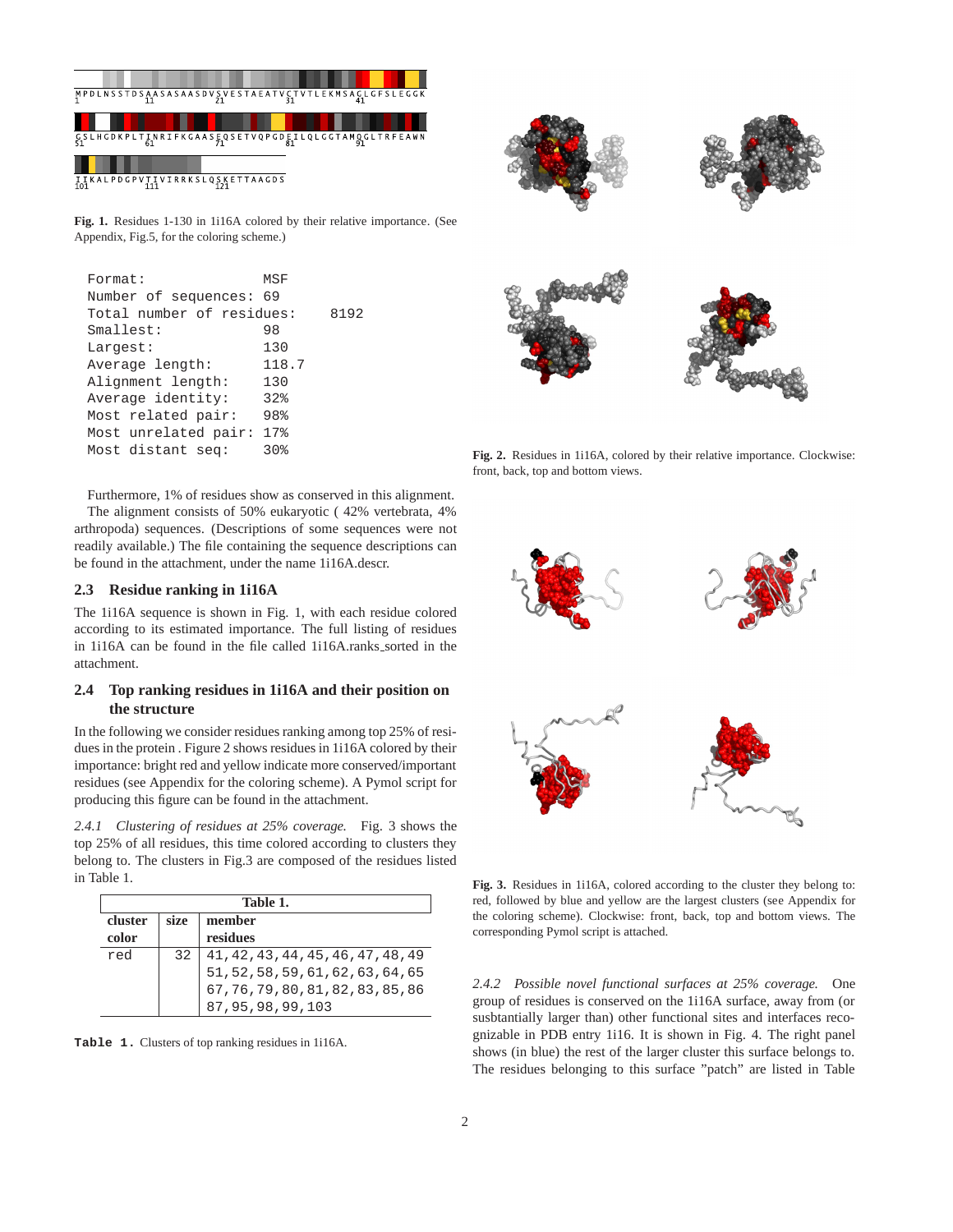

**Fig. 4.** A possible active surface on the chain 1i16A. The larger cluster it belongs to is shown in blue.

|  |                             |  | 2, while Table 3 suggests possible disruptive replacements for these |  |
|--|-----------------------------|--|----------------------------------------------------------------------|--|
|  | residues (see Section 3.6). |  |                                                                      |  |

| Table 2.                 |                                      |                       |      |  |  |  |
|--------------------------|--------------------------------------|-----------------------|------|--|--|--|
| res                      | substitutions( $\%$ )<br>type<br>cvg |                       |      |  |  |  |
| 43                       | G                                    | G(100)                | 0.01 |  |  |  |
| 79                       | G                                    | G(100)                | 0.01 |  |  |  |
| 49                       | G                                    | G(98)P(1)             | 0.02 |  |  |  |
| 48                       | G                                    | G(98) . (1)           | 0.03 |  |  |  |
| 103                      | K                                    | L(7)K(86)R(4)         | 0.05 |  |  |  |
|                          |                                      | E(1)                  |      |  |  |  |
| 58                       | $\mathbf P$                          | P(76)L(1)G(17)        | 0.07 |  |  |  |
|                          |                                      | E(1)T(1)S(1)          |      |  |  |  |
| 45                       | S                                    | S(69)A(1)N(14)        | 0.08 |  |  |  |
|                          |                                      | K(1)R(5)C(1)          |      |  |  |  |
|                          |                                      | T(5)                  |      |  |  |  |
| 52                       | S                                    | S(59)Q(14)T(1)        | 0.09 |  |  |  |
|                          |                                      | .(4)N(14)Y(1)         |      |  |  |  |
|                          |                                      | A(1)G(1)H(1)          |      |  |  |  |
| 86                       | G                                    | N(75)A(13)D(2)        | 0.10 |  |  |  |
|                          |                                      | Q(4)H(2)G(1)          |      |  |  |  |
| 41                       | G                                    | D(2)G(82)L(1)         | 0.12 |  |  |  |
|                          |                                      | A(4)S(5)N(1)          |      |  |  |  |
|                          |                                      | P(1)                  |      |  |  |  |
| 81                       | E                                    | E(55)Q(24)R(4)        | 0.12 |  |  |  |
|                          |                                      | T(1)A(10)D(1)<br>V(2) |      |  |  |  |
| 64                       | I                                    | I(72)M(1)V(26)        | 0.14 |  |  |  |
| 63                       | R                                    | R(49)K(26)T(14)       | 0.15 |  |  |  |
|                          |                                      | G(4)Y(1)Q(1)          |      |  |  |  |
|                          |                                      | S(2)                  |      |  |  |  |
| 95                       | R                                    | S(2)R(36)Y(4)         | 0.15 |  |  |  |
|                          |                                      | H(53)K(1)N(1)         |      |  |  |  |
| 67                       | G                                    | S(4)G(75)N(7)         | 0.17 |  |  |  |
|                          |                                      | D(1)K(5)E(1)          |      |  |  |  |
|                          |                                      | $Y(1)$ . (2)          |      |  |  |  |
| 61                       | I                                    | V(36)I(63)            | 0.18 |  |  |  |
| 76                       | V                                    | V(20)I(17)L(60)       | 0.18 |  |  |  |
|                          |                                      | M(1)                  |      |  |  |  |
| continued in next column |                                      |                       |      |  |  |  |
|                          |                                      |                       |      |  |  |  |

|     | <b>Table 2. continued</b> |                       |      |  |  |
|-----|---------------------------|-----------------------|------|--|--|
| res | type                      | substitutions $(\% )$ | cvg  |  |  |
| 62  | N                         | O(2)N(21)K(34)        | 0.19 |  |  |
|     |                           | S(33)T(4)H(1)         |      |  |  |
|     |                           | G(1)                  |      |  |  |
| 85  | L                         | I(23)L(15)V(57)       | 0.20 |  |  |
|     |                           | W(1)M(1)              |      |  |  |
| 83  | L                         | L(79)I(4)V(14)        | 0.21 |  |  |
|     |                           | T(1)                  |      |  |  |
| 87  | G                         | G(82)D(8)T(4)         | 0.22 |  |  |
|     |                           | S(2)N(1)              |      |  |  |
| 47  | E                         | E(31)D(8)M(14)        | 0.23 |  |  |
|     |                           | V(17)A(8)G(1)         |      |  |  |
|     |                           | $K(13)L(2)$ . $(1)$   |      |  |  |
| 65  | $\mathbf{F}$              | F(56)L(5)X(1)         | 0.24 |  |  |
|     |                           | K(1)Y(10)Q(4)         |      |  |  |
|     |                           | I(15)V(2)E(1)         |      |  |  |
| 51  | G                         | G(36)E(27)M(1)        | 0.25 |  |  |
|     |                           | $D(20)$ . $(4)S(5)$   |      |  |  |
|     |                           | A(1)K(1)I(1)          |      |  |  |
| 99  | W                         | K(1)W(37)T(2)         | 0.25 |  |  |
|     |                           | V(40)Y(1)I(7)         |      |  |  |
|     |                           | $L(5)$ . $(1)A(1)$    |      |  |  |

**Table 2.** Residues forming surface "patch" in 1i16A.

|                          | Table 3.           |                              |  |  |  |
|--------------------------|--------------------|------------------------------|--|--|--|
| res                      | disruptive<br>type |                              |  |  |  |
|                          |                    | mutations                    |  |  |  |
| 43                       | G                  | (KER) (FOMWHD) (NYLPI) (SVA) |  |  |  |
| 79                       | G                  | (KER)(FOMWHD)(NYLPI)(SVA)    |  |  |  |
| 49                       | G                  | (R)(KE)(H)(FYOWD)            |  |  |  |
| 48                       | G                  | (KER)(FOMWHD)(NLPI)(Y)       |  |  |  |
| 103                      | K                  | (Y)(T)(FW)(CG)               |  |  |  |
| 58                       | Ρ                  | (R)(Y)(H)(K)                 |  |  |  |
| 45                       | S                  | (R)(FW)(K)(H)                |  |  |  |
| 52                       | S                  | (KR) (M) (FWH) (O)           |  |  |  |
| 86                       | G                  | (R)(E)(K)(FWH)               |  |  |  |
| 41                       | G                  | (R)(K)(H)(E)                 |  |  |  |
| 81                       | E                  | (H)(FW)(Y)(R)                |  |  |  |
| 64                       | I                  | (Y)(R)(H)(T)                 |  |  |  |
| 63                       | R                  | (D)(E)(LPI)(TY)              |  |  |  |
| 95                       | R                  | (TD)(E)(VA)(LPI)             |  |  |  |
| 67                       | G                  | $(R)$ (FKW) $(H)$ (E)        |  |  |  |
| 61                       | T.                 | $(YR)$ (H) (TKE) (SQCDG)     |  |  |  |
| 76                       | V                  | (Y)(R)(KEH)(D)               |  |  |  |
| 62                       | N                  | $(Y)$ (FW) (H) (TE)          |  |  |  |
| 85                       | Г                  | (R)(Y)(T)(H)                 |  |  |  |
| 83                       | L                  | (R)(Y)(H)(K)                 |  |  |  |
| 87                       | G                  | (R)(K)(FWH)(E)               |  |  |  |
| 47                       | E                  | (H)(FYW)(R)(CG)              |  |  |  |
| 65                       | $\mathbf F$        | $(KE)$ (T) $(R)$ (D)         |  |  |  |
| 51                       | G                  | (R) (H) (K) (FW)             |  |  |  |
| continued in next column |                    |                              |  |  |  |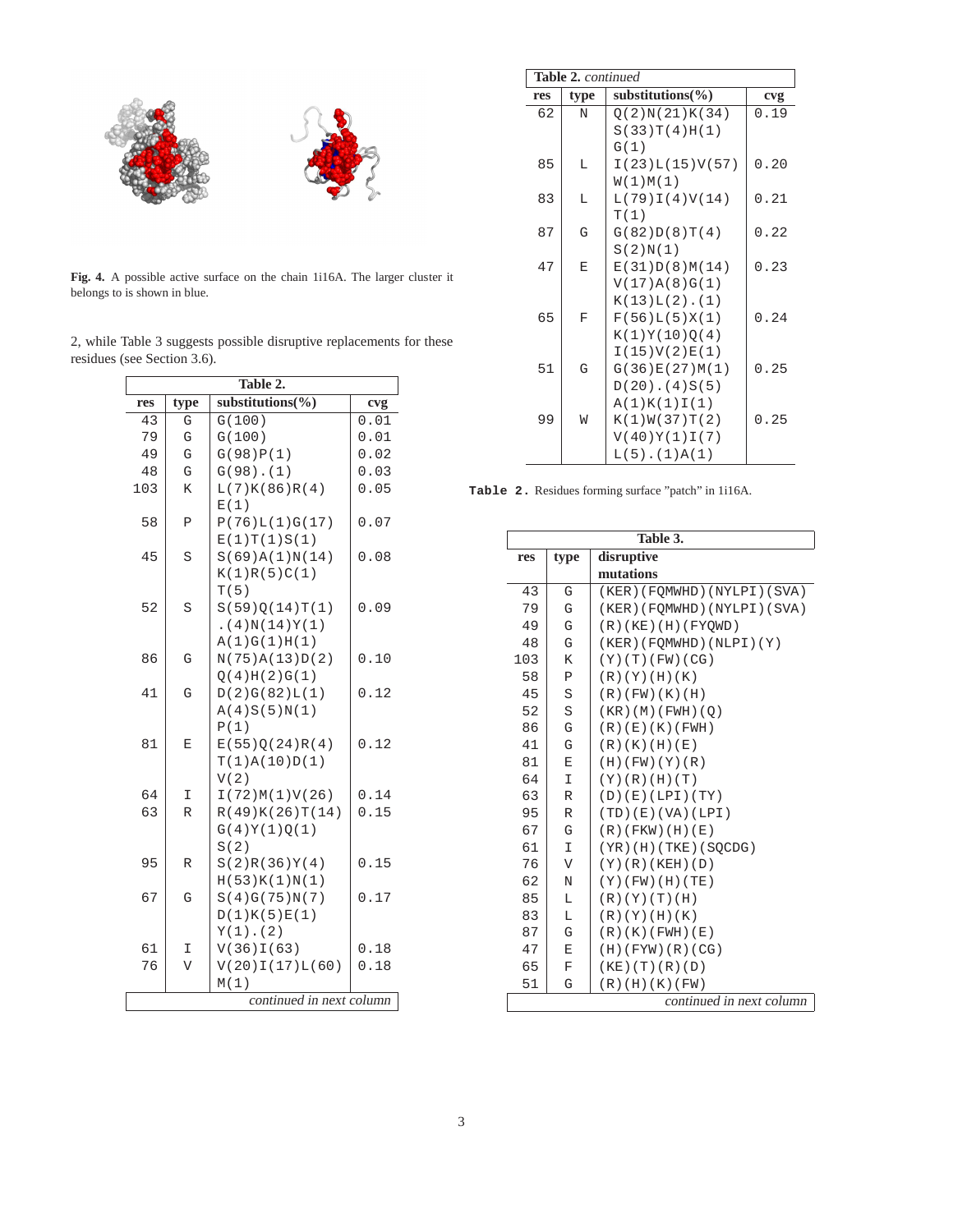| <b>Table 3. continued</b> |   |                          |  |
|---------------------------|---|--------------------------|--|
| res                       |   | type   disruptive        |  |
|                           |   | mutations                |  |
| 9 9                       | W | $(KE)$ $(O)$ $(D)$ $(R)$ |  |

**Table 3.** Disruptive mutations for the surface patch in 1i16A.

# **3 NOTES ON USING TRACE RESULTS**

### **3.1 Coverage**

Trace results are commonly expressed in terms of coverage: the residue is important if its "coverage" is small - that is if it belongs to some small top percentage of residues [100% is all of the residues in a chain], according to trace. The ET results are presented in the form of a table, usually limited to top 25% percent of residues (or to some nearby percentage), sorted by the strength of the presumed evolutionary pressure. (I.e., the smaller the coverage, the stronger the pressure on the residue.) Starting from the top of that list, mutating a couple of residues should affect the protein somehow, with the exact effects to be determined experimentally.

### **3.2 Known substitutions**

One of the table columns is "substitutions" - other amino acid types seen at the same position in the alignment. These amino acid types may be interchangeable at that position in the protein, so if one wants to affect the protein by a point mutation, they should be avoided. For example if the substitutions are "RVK" and the original protein has an R at that position, it is advisable to try anything, but RVK. Conversely, when looking for substitutions which will *n*ot affect the protein, one may try replacing, R with K, or (perhaps more surprisingly), with V. The percentage of times the substitution appears in the alignment is given in the immediately following bracket. No percentage is given in the cases when it is smaller than 1%. This is meant to be a rough guide - due to rounding errors these percentages often do not add up to 100%.

#### **3.3 Surface**

To detect candidates for novel functional interfaces, first we look for residues that are solvent accessible (according to DSSP program) by at least  $10\AA^2$ , which is roughly the area needed for one water molecule to come in the contact with the residue. Furthermore, we require that these residues form a "cluster" of residues which have neighbor within  $5\AA$  from any of their heavy atoms.

Note, however, that, if our picture of protein evolution is correct, the neighboring residues which *are not* surface accessible might be equally important in maintaining the interaction specificity - they should not be automatically dropped from consideration when choosing the set for mutagenesis. (Especially if they form a cluster with the surface residues.)

# **3.4 Number of contacts**

Another column worth noting is denoted "noc/bb"; it tells the number of contacts heavy atoms of the residue in question make across the interface, as well as how many of them are realized through the backbone atoms (if all or most contacts are through the backbone, mutation presumably won't have strong impact). Two heavy atoms are considered to be "in contact" if their centers are closer than  $5\AA$ .

### **3.5 Annotation**

If the residue annotation is available (either from the pdb file or from other sources), another column, with the header "annotation" appears. Annotations carried over from PDB are the following: site (indicating existence of related site record in PDB ), S-S (disulfide bond forming residue), hb (hydrogen bond forming residue, jb (james bond forming residue), and sb (for salt bridge forming residue).

#### **3.6 Mutation suggestions**

Mutation suggestions are completely heuristic and based on complementarity with the substitutions found in the alignment. Note that they are meant to be **disruptive** to the interaction of the protein with its ligand. The attempt is made to complement the following properties: small [AVGSTC], medium [LPNQDEMIK], large  $[WFYHR]$ , hydrophobic  $[LPVAMWFI]$ , polar  $[GTCY]$ ; positively  $[KHR]$ , or negatively  $[DE]$  charged, aromatic  $[WFYH]$ , long aliphatic chain  $[EKRQM]$ , OH-group possession  $[SDETY]$ , and NH2 group possession  $[NQRK]$ . The suggestions are listed according to how different they appear to be from the original amino acid, and they are grouped in round brackets if they appear equally disruptive. From left to right, each bracketed group of amino acid types resembles more strongly the original (i.e. is, presumably, less disruptive) These suggestions are tentative - they might prove disruptive to the fold rather than to the interaction. Many researcher will choose, however, the straightforward alanine mutations, especially in the beginning stages of their investigation.

# **4 APPENDIX**

# **4.1 File formats**

Files with extension "ranks sorted" are the actual trace results. The fields in the table in this file:

- alignment# number of the position in the alignment
- residue# residue number in the PDB file
- type amino acid type
- rank rank of the position according to older version of ET
- variability has two subfields:
	- 1. number of different amino acids appearing in in this column of the alignment
	- 2. their type
- rho ET score the smaller this value, the lesser variability of this position across the branches of the tree (and, presumably, the greater the importance for the protein)
- cvg coverage percentage of the residues on the structure which have this rho or smaller
- gaps percentage of gaps in this column

#### **4.2 Color schemes used**

The following color scheme is used in figures with residues colored by cluster size: black is a single-residue cluster; clusters composed of more than one residue colored according to this hierarchy (ordered by descending size): red, blue, yellow, green, purple, azure, turquoise, brown, coral, magenta, LightSalmon, SkyBlue, violet, gold, bisque, LightSlateBlue, orchid, RosyBrown, MediumAquamarine, DarkOliveGreen, CornflowerBlue, grey55, burlywood, LimeGreen, tan, DarkOrange, DeepPink, maroon, BlanchedAlmond.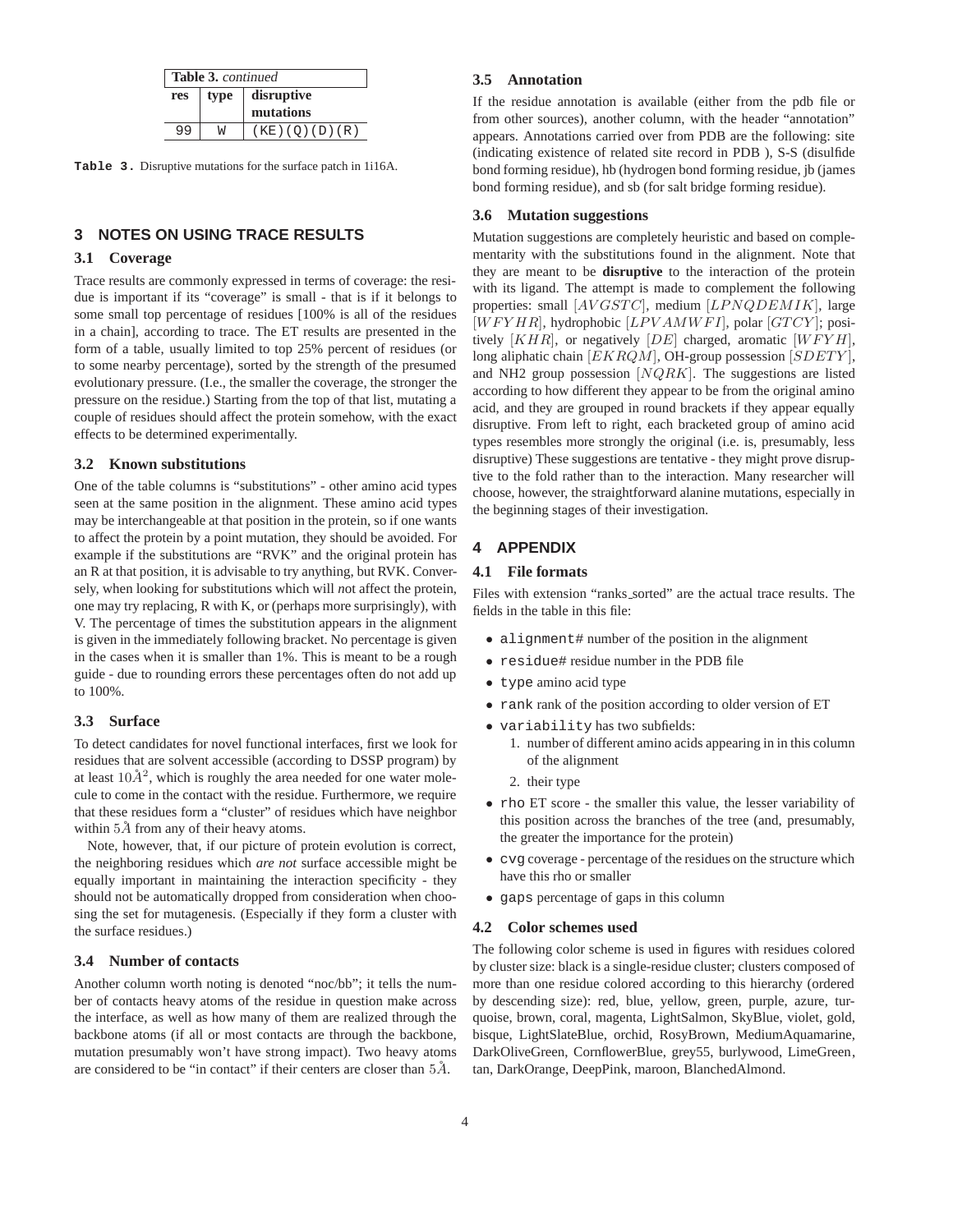

**Fig. 5.** Coloring scheme used to color residues by their relative importance.

The colors used to distinguish the residues by the estimated evolutionary pressure they experience can be seen in Fig. 5.

#### **4.3 Credits**

*4.3.1* **Alistat** *alistat* reads a multiple sequence alignment from the file and shows a number of simple statistics about it. These statistics include the format, the number of sequences, the total number of residues, the average and range of the sequence lengths, and the alignment length (e.g. including gap characters). Also shown are some percent identities. A percent pairwise alignment identity is defined as (idents / MIN(len1, len2)) where idents is the number of exact identities and len1, len2 are the unaligned lengths of the two sequences. The "average percent identity", "most related pair", and "most unrelated pair" of the alignment are the average, maximum, and minimum of all (N)(N-1)/2 pairs, respectively. The "most distant seq" is calculated by finding the maximum pairwise identity (best relative) for all N sequences, then finding the minimum of these N numbers (hence, the most outlying sequence). *alistat* is copyrighted by HHMI/Washington University School of Medicine, 1992-2001, and freely distributed under the GNU General Public License.

*4.3.2* **CE** To map ligand binding sites from different source structures, report\_maker uses the CE program: http://cl.sdsc.edu/. Shindyalov IN, Bourne PE (1998) *"Protein structure alignment by incremental combinatorial extension (CE) of the optimal path* . Protein Engineering 11(9) 739-747.

*4.3.3* **DSSP** In this work a residue is considered solvent accessible if the DSSP program finds it exposed to water by at least  $10\text{\AA}^2$ , which is roughly the area needed for one water molecule to come in the contact with the residue. DSSP is copyrighted by W. Kabsch, C. Sander and MPI-MF, 1983, 1985, 1988, 1994 1995, CMBI version by Elmar.Krieger@cmbi.kun.nl November 18,2002,

http://www.cmbi.kun.nl/gv/dssp/descrip.html.

*4.3.4* **HSSP** Whenever available, report maker uses HSSP alignment as a starting point for the analysis (sequences shorter than 75% of the query are taken out, however); R. Schneider, A. de Daruvar, and C. Sander. *"The HSSP database of protein structuresequence alignments."* Nucleic Acids Res., 25:226–230, 1997.

http://swift.cmbi.kun.nl/swift/hssp/

4.3.5 **LaTex** The text for this report was processed using LATEX; Leslie Lamport, "LaTeX: A Document Preparation System Addison-Wesley," Reading, Mass. (1986).

*4.3.6* **Muscle** When making alignments "from scratch", report maker uses Muscle alignment program: Edgar, Robert C. (2004), *"MUSCLE: multiple sequence alignment with high accuracy and high throughput."* Nucleic Acids Research 32(5), 1792-97.

# http://www.drive5.com/muscle/

*4.3.7* **Pymol** The figures in this report were produced using Pymol. The scripts can be found in the attachment. Pymol is an open-source application copyrighted by DeLano Scientific LLC (2005). For more information about Pymol see http://pymol.sourceforge.net/. (Note for Windows users: the attached package needs to be unzipped for Pymol to read the scripts and launch the viewer.)

#### **4.4 Note about ET Viewer**

Dan Morgan from the Lichtarge lab has developed a visualization tool specifically for viewing trace results. If you are interested, please visit:

http://mammoth.bcm.tmc.edu/traceview/

The viewer is self-unpacking and self-installing. Input files to be used with ETV (extension .etvx) can be found in the attachment to the main report.

#### **4.5 Citing this work**

The method used to rank residues and make predictions in this report can be found in Mihalek, I., I. Res, O. Lichtarge. (2004). ˇ *"A Family of Evolution-Entropy Hybrid Methods for Ranking of Protein Residues by Importance"* J. Mol. Bio. **336**: 1265-82. For the original version of ET see O. Lichtarge, H.Bourne and F. Cohen (1996). *"An Evolutionary Trace Method Defines Binding Surfaces Common to Protein Families"* J. Mol. Bio. **257**: 342-358.

**report maker** itself is described in Mihalek I., I. Res and O. Lichtarge (2006). *"Evolutionary Trace Report Maker: a new type of service for comparative analysis of proteins."* Bioinformatics **22**:1656-7.

#### **4.6 About report maker**

**report maker** was written in 2006 by Ivana Mihalek. The 1D ranking visualization program was written by Ivica Reš. **report\_maker** is copyrighted by Lichtarge Lab, Baylor College of Medicine, Houston.

#### **4.7 Attachments**

The following files should accompany this report:

- 1i16A.complex.pdb coordinates of 1i16A with all of its interacting partners
- 1i16A.etvx ET viewer input file for 1i16A
- 1i16A.cluster report.summary Cluster report summary for 1i16A
- 1i16A.ranks Ranks file in sequence order for 1i16A
- 1i16A.clusters Cluster descriptions for 1i16A